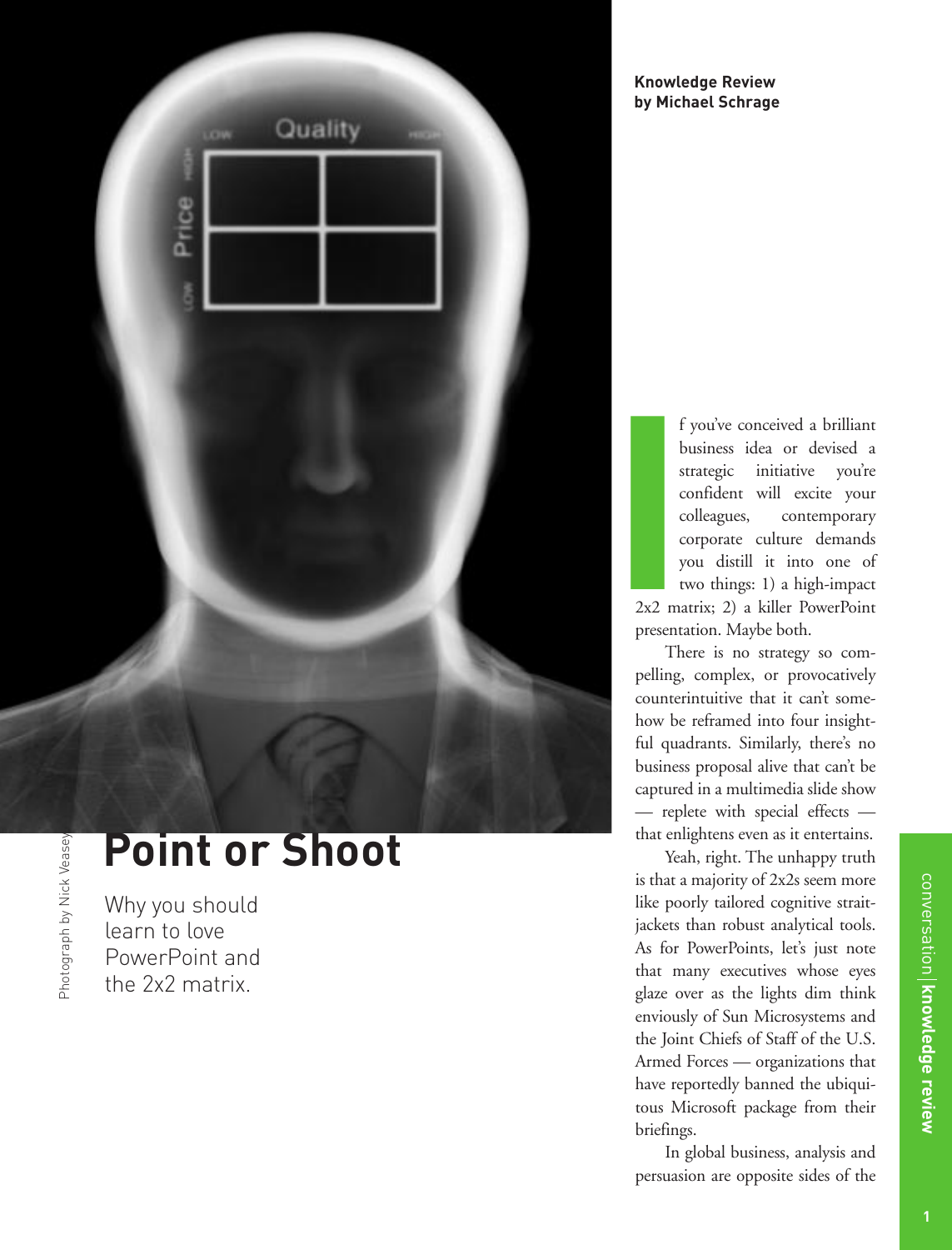#### **Michael Schrage**

(schrage@mit.media.edu) is codirector of the MIT Media Lab's e-Markets Initiative and a senior advisor to the MIT Security Studies program. A contributing editor to *strategy+ business,* Mr. Schrage is the author of *Serious Play: How the World's Best Companies Simulate to Innovate* (Harvard Business School Press, 1999).

same enterprise coin. Leaders don't win arguments; they win commitment and support. The mechanisms of corporate rhetoric management — the tools, techniques, and technologies of persuasive analysis increasingly dominate executive time and define managerial power. Any rhetorical device that business leaders can use to enhance their persuasiveness or credibility is gratefully grasped — for better or worse.

In *The Power of the 2x2 Matrix: Using 2x2 Thinking to Solve Business Problems and Make Better Decisions,* Alex Lowy and Phil Hood, partners in the Toronto-based consulting firm Transcend Strategy Group, set out to tell the story of the genesis of the 2x2 as a management tool. They provide welcome slivers of its history in business, tracing, for example, the marketing origins of the matrix in the 1970s to a particular group of management consultants. By 1980, it was the rare consulting firm that didn't have its own proprietary 2x2. And the determination of which 2x2 should help guide investment and innovation was frequently among the most important managerial decisions a corporate organization could make. It still is.

*The Power of the 2x2 Matrix* is a

brilliant book idea, but it's disappointingly executed. The global tale of how 2x2s invaded the business world merits a narrative every bit as inviting as *Longitude,* Dava Sobel's tale of how British clockmaker John Harrison solved the thorniest technical challenge of the 18th century. Although Messrs. Lowy and Hood surely recognize this, what they offer is a bloodless compilation of "best" 2x2s such as the "Good to Great Matrix of Creative Discipline" and "Dialectical SWOT Analysis: Strengths, Weaknesses, Opportunities, and Threats." The descriptions are utilitarian.

The 2x2 is a multifaceted character in its own right; change the axis names and you transform the matrix's analytical sweep and persuasive power. At firms like GE, IBM, and BP, the ability to design or define compelling 2x2s can be as integral to a manager's advancement as a talent for parsing spreadsheets.

commands attention and<br>
changes minds about how commands attention and best to think about a business problem can be every bit as satisfying and significant — as creating a budget or forecast. I say this from firsthand experience and observation. Listening to managers tease out which quadrants should matter — and which ones the enterprise must avoid — is almost always a fascinating exercise in change management. Most every senior-level executive in a Fortune 1000 firm can recall a moment of epiphany when a 2x2 framework dramatically enhanced his or her powers of persuasive analysis — or completely undermined a pet initiative.

The best part of *The Power of the 2x2 Matrix* is the foreword by James Gilmore and Joseph Pine, authors of *The Experience Economy: Work Is Theatre and Every Business a Stage* (Harvard Business School Press, 1999). In a few hundred words, their ode to the 2x2 captures the essence of its appeal better than the 300+ pages that follow. "We have Rene Descartes, of course, to thank for the 2x2 matrix!" they write. "The best business people, too, are Cartesians. Their use of any pertinent 2x2 matrix aims not at simplifying the world into four finite categories, but at moving to fuller, more reasoned certainties in an uncertain world — managing the complete Cartesian coordinate system that is business."

strategy + business issue 38

strategy+business issue 38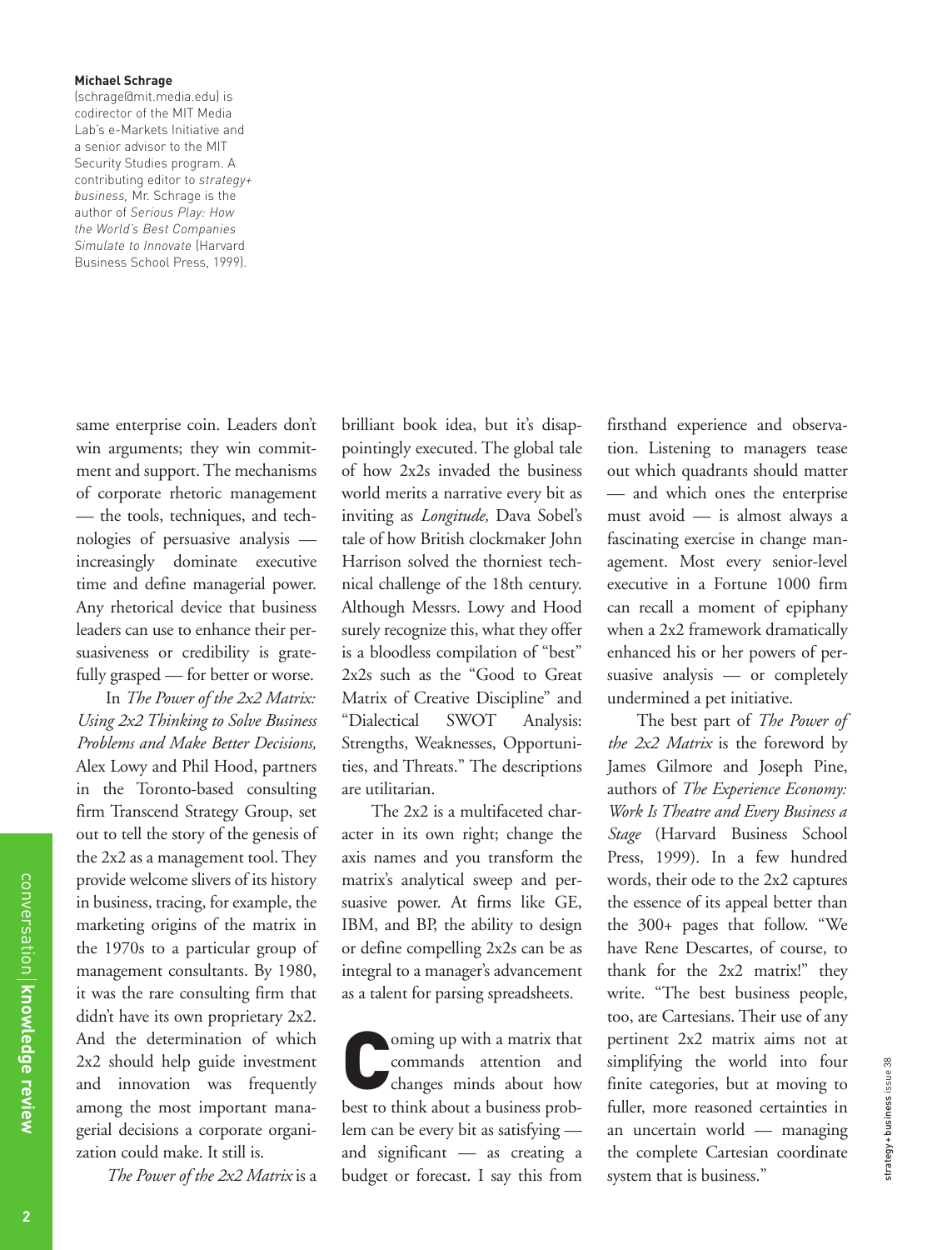## **At firms like GE, IBM, and BP, the ability to design compelling 2x2s can be integral to advancement.**

Yet the persistent presence of 2x2s as conceptual frameworks remains oddly dissatisfying. For example, why 2x2? You would think a 3x3 grid might have greater business appeal. For one thing, the tictac-toe layout is both familiar and easy to draw. Intriguingly, it offers something important that a 2x2 can't: a center. Organizations in general — and businesses in particular — like the option of a center. Sometimes it's better to be in the center than at the extremes.

That leap from four quadrants to nine squares offers such obvious opportunities for more nuanced categorization: for example, Above/ Average/Below; Underperform/ Match/Outperform; Collaborator/ Neutral/Competitor; and so on. Yet I'll bet the ratio of 2x2s to 3x3s in PowerPoints and presentations is 40:1 or 60:1. The harsh corporate Darwinism of competitive rhetoric has ensured the survival of the 2x2 as the fittest way to frame a business concept. Maybe the 3x3's additional dimension simply demands too much additional cognitive complexity or time to explain in comparison with the streamlined 2x2. Perhaps the intrinsic dichotomy of two axes of opposites appeals to the minds of 2x2 creators and consumers in some mysterious way that psychologists will eventually discover.

At the serious core of these considerations, of course, is the perennial challenge of how best — and most persuasively — to present complex information and ideas. This is the realm that Yale professor and graphic designer Edward Tufte has been so fruitfully cultivating since the publication of his 1983 classic, *The Visual Display of Quantitative Information* (Graphics Press). What Strunk and White's *Elements of Style* is to clarity of exposition, Professor Tufte's *Visual Display* is to the presentation of complex data but with niftily illustrative charts, graphs, and pictures.

An excellent lecturer, gifted designer, and slick packager of graphic self-help texts, Professor Tufte has successfully branded himself as the guru of quality information design for the managerial masses. It so happens that he loathes PowerPoint with a passion that burns like a white-hot nova. He decries PowerPoint's cognitive straitjacket of presentational constraints. He believes that PowerPoint promotes a seductive laziness of thought that is anti-rigor, antielegance, and — most damaging anti-audience. The corporate world, in Professor Tufte's view, would be a far better, happier, and more productive place without Microsoft's spawn-of-Satan software.

Professor Tufte enumerates<br>his arguments in a cranky<br>and brief pamphlet titled<br> $T_{12}$  Compting Subset of Bang British his arguments in a cranky and brief pamphlet titled *The Cognitive Style of PowerPoint.* His flair for condescension and contempt actively competes with the not-unfair criticisms he proffers of PowerPoint-the-tool and the misguided managers who use it. His wicked sense of humor saves him from sounding like a scold. He reproduces the notorious parody of the Gettysburg Address done as a sequence of PowerPoint slides. Lincoln, who reputedly wrote his most famous speech on the back of an envelope, would no doubt have appreciated how PowerPoint's bullet-point imperative inherently corrupts elegance of expression.

Then again, only an idiot would deliver a PowerPoint "speech" as opposed to a PowerPoint presentation. Both implicitly and explicitly, Professor Tufte argues that Power-Point invites people to be idiots and that people mindlessly accept that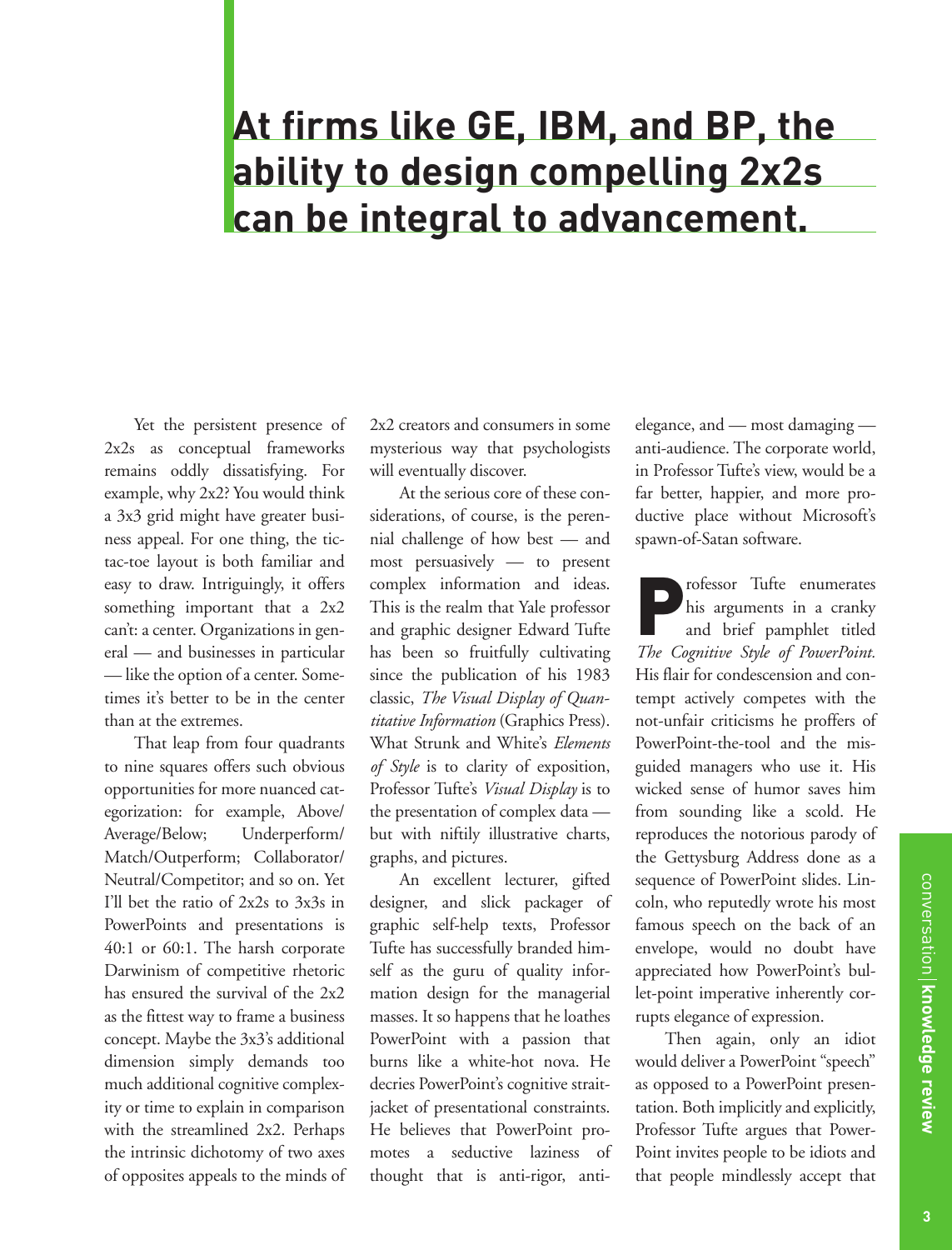invitation. He thinks most presenters would be better off circulating reasonably well-designed handouts than crafting more artful slides. You know the old saying: "Give a child a hammer and the world becomes a nail." In Professor Tufte's formulation, once you give a manager a laptop running PowerPoint, the world becomes a claustrophobic sequence of bullet-point builds featuring 14-point Palatino and Monaco typefaces.

PowerPoint is so corrupting, he contends, that it can lead even the most rigorously trained and highly educated knowledge workers astray. His critique of the slides created by NASA during the course of the *Columbia* shuttle disaster is simply chilling. Then again, as the exhaustive Gehman report on the *Columbia* mission so tragically affirmed, NASA's problems and pathologies as an enterprise ran far deeper than its inability to create clear, crisp, and cogent presentations.

The pamphlet's most memorable message is not PowerPoint's siren song of destructive seduction, but the idea that presenters treat PowerPoint more as a medium for self-expression than as a medium to better connect with their audience. The line between self-expression and self-indulgence is infinitesimally small, and surely seven out of 10 PowerPoint presenters can't help but cross it. While Professor Tufte never says so directly, the essential challenge is to turn PowerPoint into a tool that appeals as much to the audience as it does to the presenter.

That's why 2x2s generally evoke a more favorable response than bullet-point builds. For one, they're inherently more visual; for another, they figuratively invite viewers to project themselves into

### **Corporate Rhetoric Resources**

Works mentioned in this review.

Alex Lowy and Phil Hood, *The Power of the 2x2 Matrix: Using 2x2 Thinking to Solve Business Problems and Make Better Decisions* (Jossey-Bass, 2004), 352 pages, \$45.00

Edward R. Tufte, *The Cognitive Style of PowerPoint* (Graphics Press, 2003), 28 pages, \$7.00

Cliff Atkinson, Sociable Media, www.sociablemedia.com

one of the quadrants on the screen. You don't just read a 2x2; you locate yourself — or your idea or your business or your product — within the schema it provides.

But luring the audience into<br>
screen — as opposed to mapping itself onto the simply better understanding what's onscreen — is not Professor Tufte's design concern. To find a resource where these kinds of design interaction issues are regularly discussed, *strategy+business* readers should check out sociablemedia.com. Part blog, part Web newsletter, sociablemedia is the creation of Cliff Atkinson, a PowerPoint presentation consultant.

What Mr. Atkinson has done is symbolic of what might be called the "bizblog" genre of the Internet. Increasingly, sharp people are posting the conceptual counterpart of open source software on their Web sites: They are attempting to build an interactive online community around ideas. Mr. Atkinson's site strives to create one for PowerPoint.

The bulk of the site is free, and it offers as tightly edited a package of good PowerPoint presentation advice as one is likely to find anywhere. Blissfully empty of the cant and cliché typically associated with one-man Web sites, sociablemedia is notable as much for Mr. Atkinson's pithy interviews with presenters as

strategy + business issue 38

strategy+business issue 38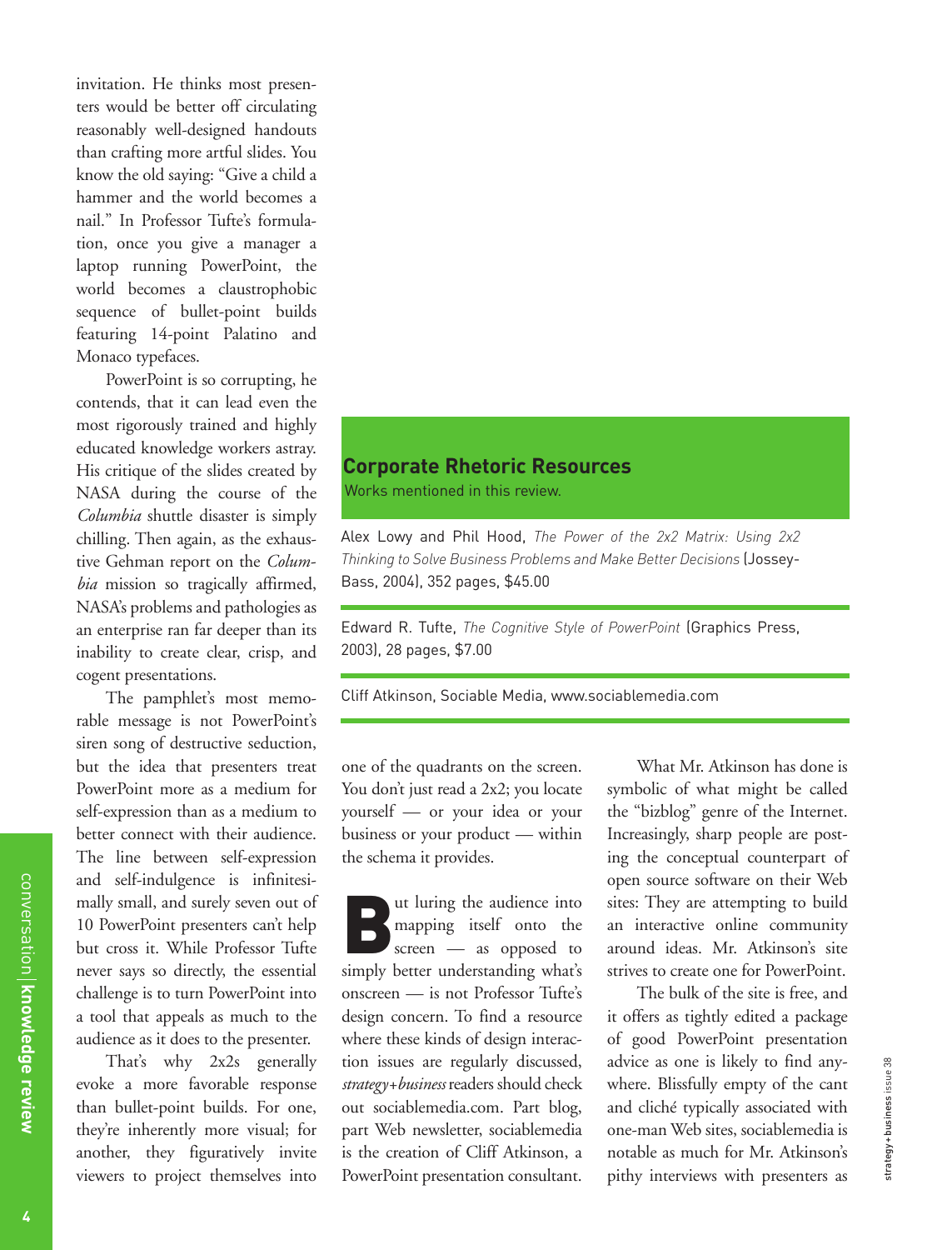for his own takes on PowerPoint's role in corporate communications.

For example, Mr. Atkinson's interview with Seth Godin — of *Permission Marketing* fame — about his snarky e-book on improving PowerPoint, called *Really Bad Power-Point (And How to Avoid It),* challenges Ed Tufte's design sensibility head on. Consider this exchange.

**ATKINSON:** *In* Really Bad Power-Point *you wrote, "the reason we do presentations is to make a point, to sell one or more ideas". In* The Cognitive Style of PowerPoint, *Tufte complains of "an attitude of commercialism that turns everything into a sales pitch". What role should persuasion play in a presentation?*

**GODIN:** *What's a sales pitch? Is church a sales pitch? What about trying to get the city council to approve your zoning variance? It seems to me that if you're not wasting your time and mine, you're here to get me to change my mind, to do something different. And that, my friend, is selling. If you're not trying to persuade, why are you here?*

In fact, Mr. Atkinson bundled several of his interviews with designers and design consultants such as Don Norman into a commentary package critiquing *The Cognitive Style of PowerPoint.* (There's no interview with Professor Tufte himself on the site.)

Other interviews feature wellregarded PowerPoint presenters explaining how they blend the software with their personal presentation style. Stanford University intellectual property guru Lawrence Lessig, for example — who's argued copyright law before the Supreme Court — has a reputation as a Power-Point performer par excellence.

**ATKINSON:** *How would you describe your own approach toward Power-Point? How is it different from other PowerPoint approaches you've seen?*

**LESSIG:** *I use the screen to frame what I am saying. One word, or a few words, so that the audience sees what they are hearing. But I never allow the screen to compete with what I am saying. I want them to be focusing on my words, not on PowerPoint graphics. So the word(s) on the screen help them tune into the words on the stage. Plus I use it to demonstrate abstract ideas, with drawings or moving objects. And it is brilliant for clips, etc.*

 $\epsilon$ s, 2x2s feature prominently in several interviews. But the larger theme emerging from the site is how hard people are struggling to simultaneously make themselves better understood and more persuasive. An overreliance on PowerPoint is as unprofessional and unappetizing as the arrogant belief that one's unassisted natural charisma is more than enough to charm an audience. An unwillingness — or inability — to creatively frame an innovative context for new ideas may undermine the credibility of otherwise persuasive data.

In other words, words aren't enough. They're a necessary but insufficient ingredient to fill in the persuasion palette. Rhetoric requires art and craft, as well as rigorous thought. For the foreseeable future, corporate rhetoric will be a product of and partner with technology.

Aristotle might not approve, but he would surely understand. And, just maybe, he would devise an appropriate 2x2 to explain technology's impact on rhetoric's future. + Reprint No. 05110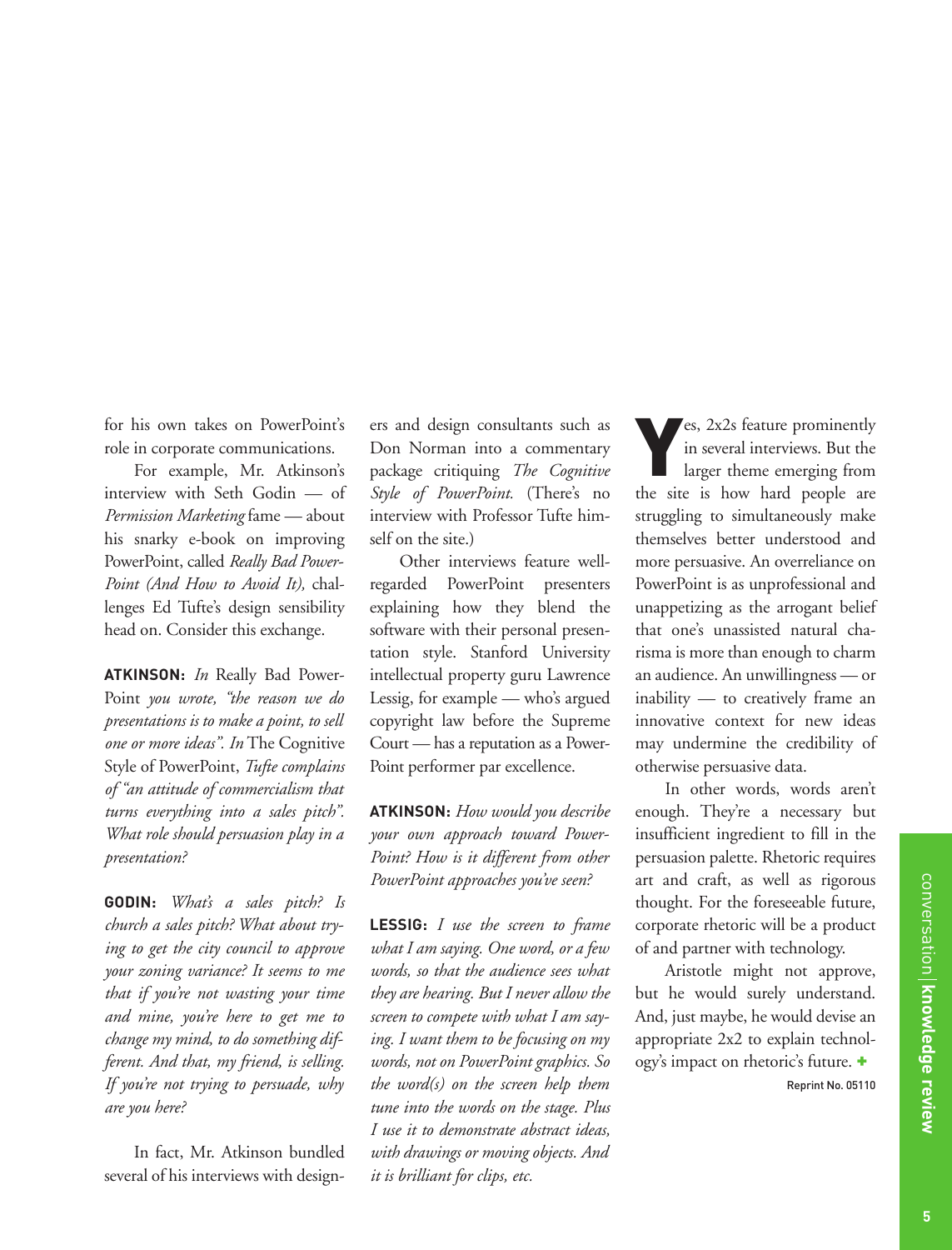#### **Juice: The Creative Fuel That Drives World-Class Inventors**

By Evan I. Schwartz

Harvard Business School Press, 2004 238 pages, \$24.95

Evan Schwartz, a contributing writer for MIT's *Technology Review* and a former editor of *Business Week,* combines his extensive knowledge of invention processes with the results of numerous interviews with world-class inventors. He takes us beyond homilies to a new level of understanding of how invention happens and shares specific practices that lead to successful inventions.

Mr. Schwartz's heroes are the contemporary stars of American invention. They range from Woody Norris, one of the inventors of ultrasound devices, to Geoffrey Ballard, who pioneered the use of fuel cells for automobiles. Also making reference to such giants of invention as Alexander Graham Bell and Thomas Edison, Mr. Schwartz devotes each of the book's 11 chapters to a different dynamic.

The book emphasizes the cognitive processes and experiences of individuals more than the social contexts and the communities that

support them. World-class inventors, Mr. Schwartz concludes, are adept at creating possibilities, finding interesting problems, and recognizing patterns. Often they have favorite frameworks developed from past experience that enable them to see situations in novel ways. He believes in the theory that the best inventors come up with lots of ideas knowing they can throw away the bad ones. Another familiar theme he highlights: Inventors eventually achieve success by failing repeatedly. One inventor's "Frog Award" for failure is based on the familiar adage "you have to kiss a lot of frogs before you find a prince."

Although chance is always in play, these inventors seem to maximize their luck by putting themselves in the right places at the right times. Their explorations often transcend boundaries between disciplines. For example, inventors are uncanny detectors of barriers to progress. They are prolific users of analogies — often drawn from nature — and many are visual thinkers, preferring images to words. They are highly skilled at weaving multiple insights into a systemic whole.

The stories of the inventors and

their inventions are fascinating and a delight to read. Yet the ingredients of their "juice" are a bit mysterious. Are they all drinking the same potion? And just how transferable are these insights to an organizational context? These inventors seem to slip out of any constraints they don't like. Thus managers reading this book may be concerned that they are looking at the inventor's equivalent of the *Kama Sutra* — exciting to read, and intriguing to think about, but very difficult to perform.

**The Wisdom of Crowds: Why the Many Are Smarter Than the Few and How Collective Wisdom Shapes Business, Economies, Societies and Nations**  By James Surowiecki Doubleday, 2004 296 pages, \$24.95

Crowds have a poor reputation for being smart, but James Surowiecki, a staff writer for *The New Yorker,* is determined to change that perception. In *The Wisdom of Crowds,* he has written a dense but highly readable account of the contexts and conditions under which collective wisdom can exceed that of individual experts. His objective is to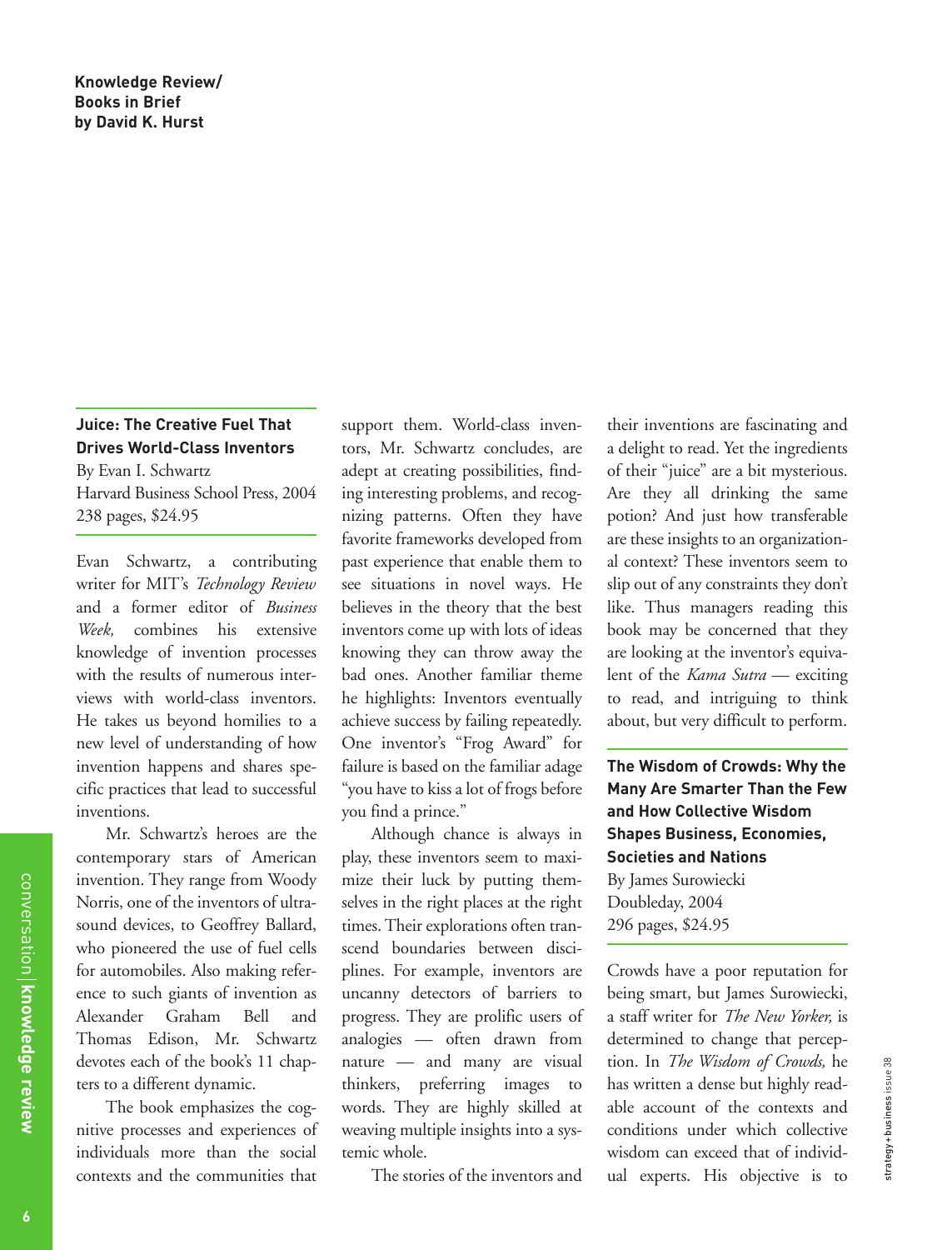## **James Surowiecki explores the conditions under which collective wisdom can exceed an expert's.**

change the way we think about and use what he calls well-organized "collectivities."

Mr. Surowiecki begins by tackling the theory of group decision making, focusing on three kinds of problems: *cognitive problems,* which have or could have clear solutions (such as "Who is going to win the presidential election?"); *coordination problems,* or how people can coordinate their behavior; and *cooperation problems,* meaning how self-interested, often distrustful, people can work together.

In all three situations, the author shows, collective wisdom can be effective when certain conditions are met. First, the group must embody a diversity of opinions, and individuals must be independent i.e., not overly concerned with what their colleagues are saying. Second, the group must be decentralized so that people can specialize and use local knowledge. Third, there must be a means to aggregate private judgments into a collective decision. When any one of these conditions is not present, the wisdom of collectivities begins to decline rapidly, and, in extreme cases, it can deteriorate into mob behavior.

In the practical second half of

the book, the author cites numerous case studies to illustrate effective and ineffective ways of using collective wisdom. Readers who are managers will be interested in the operation of so-called decision markets. These are new information markets where contracts are traded on the outcomes of uncertain events, such as political elections. The Iowa Electronic Market, one of the first of this kind, has generally outperformed major U.S. public opinion polls. (In the 2004 presidential election, its prediction of President Bush's winning margin of 51.5 percent to Kerry's 48.5 percent was remarkably close to the actual result.)

Mr. Surowiecki suggests that similar well-constructed markets and communities that are facilitated by the Internet could be used to do everything from forecasting sales of new products to building robust software — think Linux versus Microsoft. (See "A Bull Market in Market Research," by Ely Dahan, *s+b,* Second Quarter 2002.)

His is a fresh take on this emerging idea of the power of group thinking and decision making. Others have written extensively about many of the ideas Mr. Surowiecki discusses in his book, such as how

networks work, the value of group intelligence, and the management of complexity. But when the future and, indeed, the present are as uncertain as they are today, executives need all the help they can get. *The Wisdom of Crowds* is a valuable and rich resource.

#### **The (Mis)behavior of Markets: A Fractal View of Risk, Ruin, and Reward**

By Benoit Mandelbrot and Richard L. Hudson Perseus, 2004 328 pages, \$27.50

The Sterling Professor of Mathematical Sciences at Yale University, Benoit Mandelbrot, is a mathematical genius who has transformed our understanding of nature with his work on fractal geometry. Now, together with Richard L. Hudson, former managing editor of the *Wall Street Journal* 's European edition, he turns his powerful analytical skills on markets and how they behave, or rather, don't behave. In *The (Mis)behavior of Markets,* the two men challenge the fundamental assumptions that underpin modern financial theory. Their objective is bold; they want to change the way